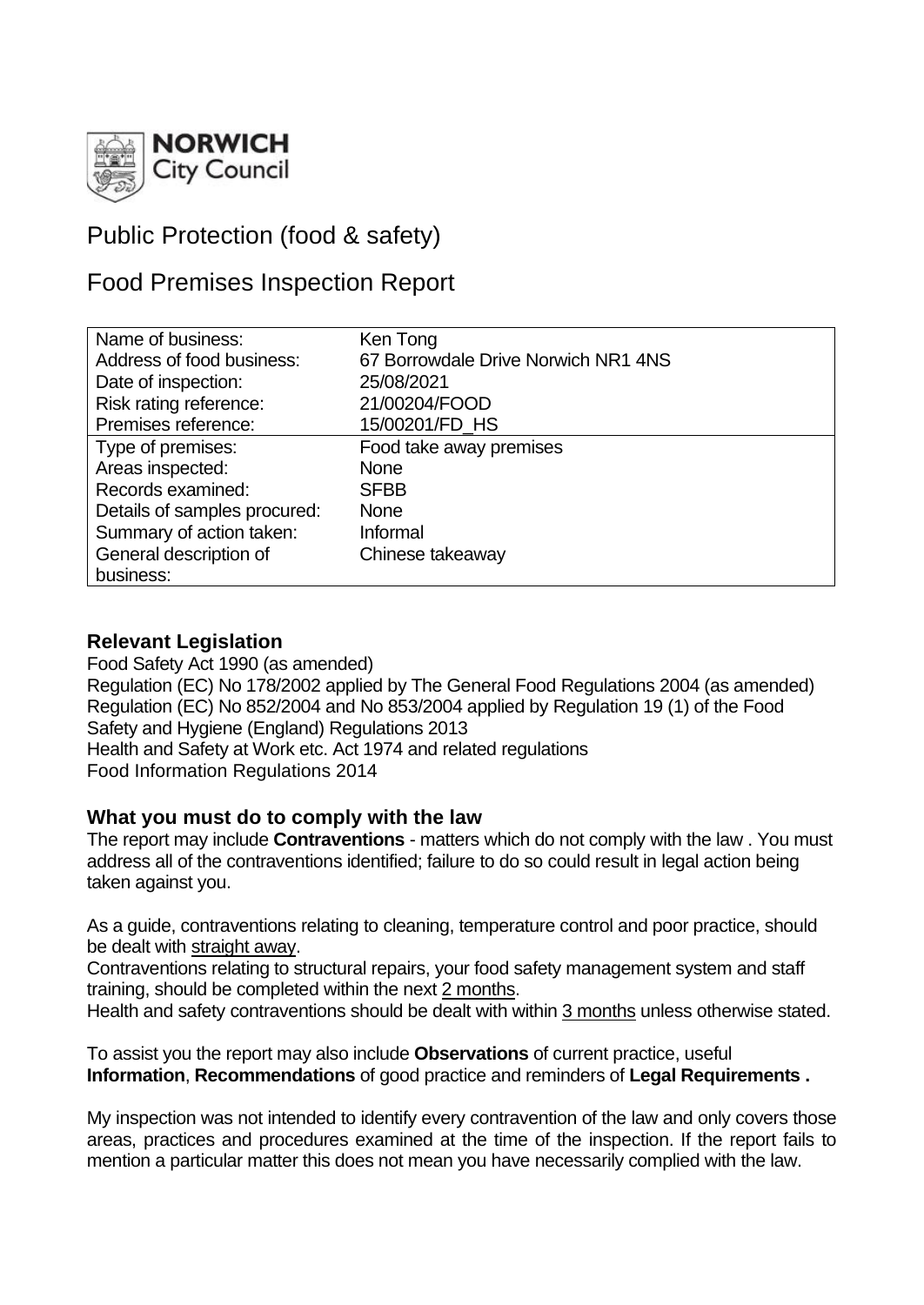## **FOOD SAFETY**

#### **How we calculate your Food Hygiene Rating:**

The food safety section is divided into three areas which you are scored against for the hygiene rating:

- 1. Food hygiene and safety procedures
- 2. Structural requirements
- 3. Confidence in management/control procedures

Your Food Hygiene Rating is 3 - a generally satisfactory standard



## **1. Food Hygiene and Safety**

Food hygiene standards are generally satisfactory and maintained. There is evidence of some non-compliance with legal requirements. Some lapses are evident however generally you have satisfactory food handling practices and procedures and adequate control measures to prevent cross-contamination are in place. The contraventions require your attention; although not critical to food safety they may become so if not addressed. **(Score 10)**

Contamination risks

**Contravention** The following exposed food to the general risk of cross-contamination with bacteria or allergens or its physical contamination with dirt, foreign objects or chemicals:

- uncovered open can of tomato puree stored in the walk-in fridge, once opened foods should be decanted into clean lidded plastic containers
- food i.e cooked chicken balls and noodles were being covered by cloths in walkin fridge, fibres from the cloths could fall into the food causing a contamination problem
- a piece of untreated wood was seen covering the container storing rice in the storeroom
- hand towel was being stored directly over prepared foods near the wash hand basin. Splashes of water from hand washing could contaminate the food
- the underside of stacked containers in contact with open food below i.e prawns and mushrooms
- toilet tissue was being stored in the fridge

#### Hand-washing

**Contravention** The following indicated that hand-washing was not suitably managed::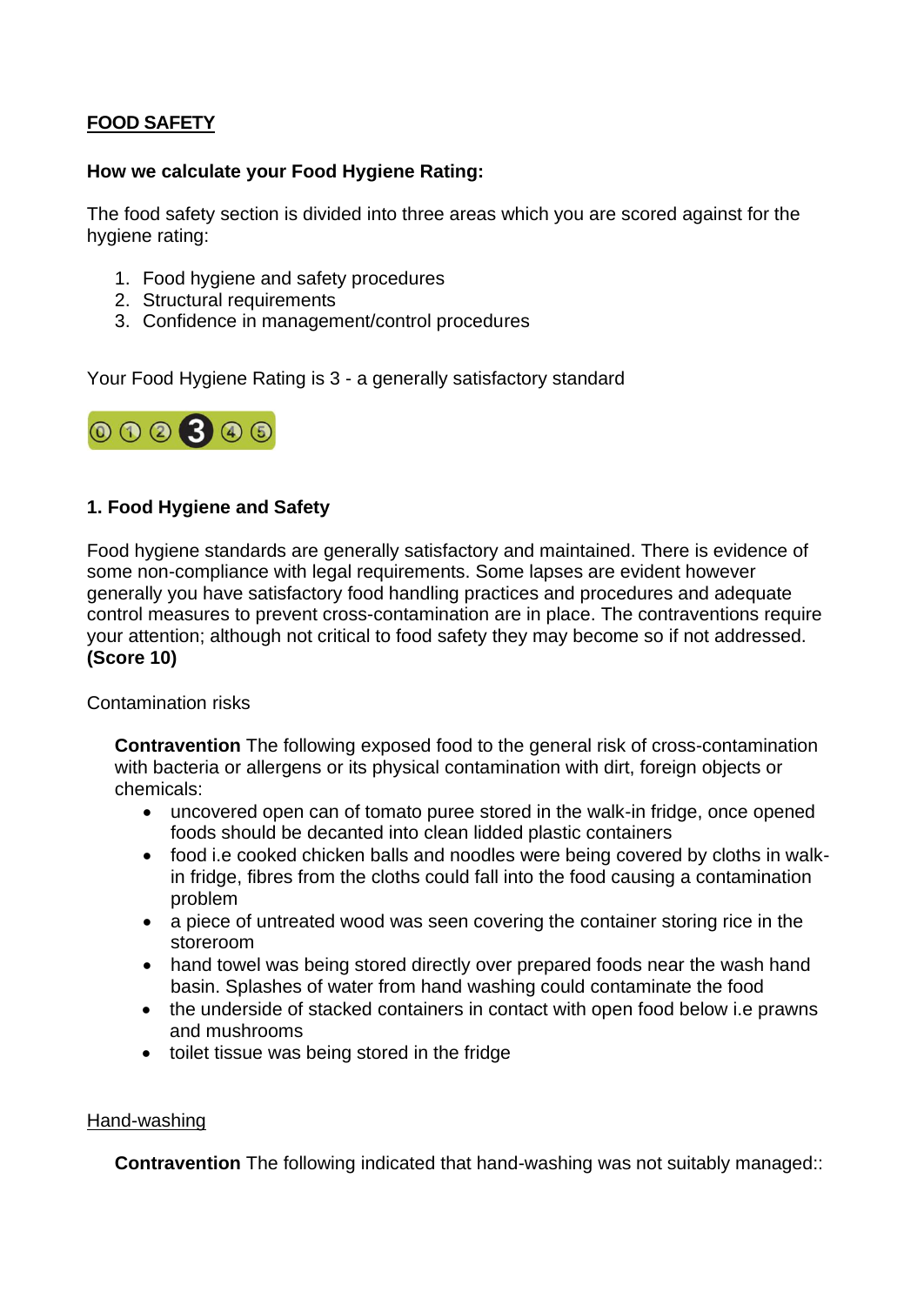- the wash hand basin was obstructed
- the washing up sink was being used for hand washing. Use the dedicated wash hand basin for hand washing

#### Personal Hygiene

**Contravention** The following are examples of poor personal hygiene or where it was made difficult for food handlers to maintain sufficiently high standards of personal cleanliness:

- staff were not wearing suitable protective clothing
- food handlers were seen wearing watches

**Legal requirement** All persons in food handling areas must wear suitable, clean, and where appropriate protective clothing

#### Temperature Control

**Contravention** The following evidence indicated there was a risk of bacteria growing on food:

- cooked rice was left out at room temperature
- pork ribs temperature was 29°C in the walk-in fridge

**Legal requirement** Food which has been cooked and which is required to be stored below 8°C must be cooled as quickly as possible to this temperature. This can be usually achieved by portioning the food into smaller portions and storing in a cool place not a fridge as this will raise the temperature of other foods in the fridge enabling bacteria to grow

#### Unfit food

**Contravention** The following foods were past the USE BY date and were thrown away:

- noodles were being stored beyond their 'use by' date of 23/8
- no date labels of when prepared foods need to be used by

**Recommendation** You should have a system to identify when open or prepared foods need to be used by or discarded, to ensure the food is fit for consumption. I recommend you apply labels which give a day or date that is 2 days after the day of production e.g. if food is opened on Monday it should be used by the end of Wednesday

**Contravention** The following food was of a reduced quality and if sold may not be of the standard demanded by the consumer:

• sweetheart cabbage was being stored beyond it's 'best before' 28/7

**Guidance** It is an offence to sell food which is not of the nature, substance or quality demanded by the consumer. Food sold passed it's 'best before' date could be of a reduced quality so you must check it is OK before you use it.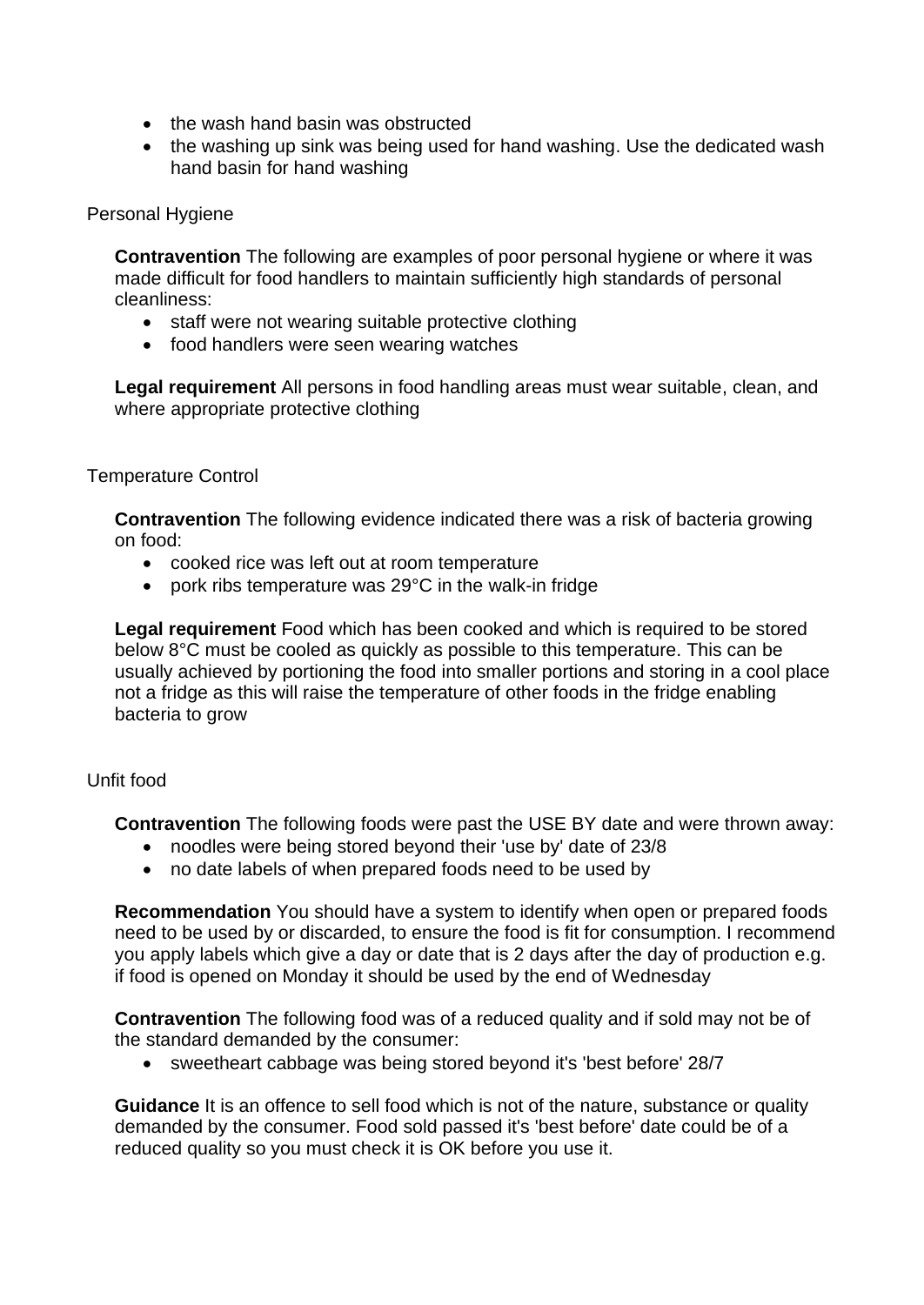**Legal Requirement** Any food which is found at your food premises is presumed to be intended for sale and must comply with the law.

**Information** High risk items bear a use by date. You must not sell, use or intend to sell such items and should ensure you have checks in place to remove these from use.

## **2. Structure and Cleaning**

The structure facilities and standard of cleaning and maintenance are of a generally satisfactory standard but there are some repairs and/or improvements which are required in order for you to comply with the law. Pest control and waste disposal provisions are adequate. The contraventions require your attention; although not critical to food safety they may become so if not addressed. **(Score 10)**

Cleaning of Structure

**Contravention** The following items were dirty and require more frequent and thorough cleaning:

- mastic joints behind sinks
- flooring in storeroom and freezer room
- skirting boards
- cobwebs and a spider was seen at the bottom of the container storing rice in the storeroom

**Observation** The kitchen had been well maintained and the standard of cleaning was good

Cleaning of Equipment and Food Contact Surfaces

**Contravention** The following items are dirty and must be cleaned:

- fridge and freezer seals
- can opener

.

- lid to container storing curry powder
- lids to containers storing dried goods
- Interior to storage containers

**Contravention** The following items could not be effectively cleaned and must be covered or made non-absorbent:

• bare wood used to cover rice in container

**Contravention** Cardboard cannot be properly cleaned. Do not use it to cover the floor/ shelves or work surfaces in food rooms

Cleaning Chemicals / Materials / Equipment and Methods

**Observation** I was pleased to see that your cleaning materials, methods and equipment were able to minimise the spread of harmful bacteria between surfaces.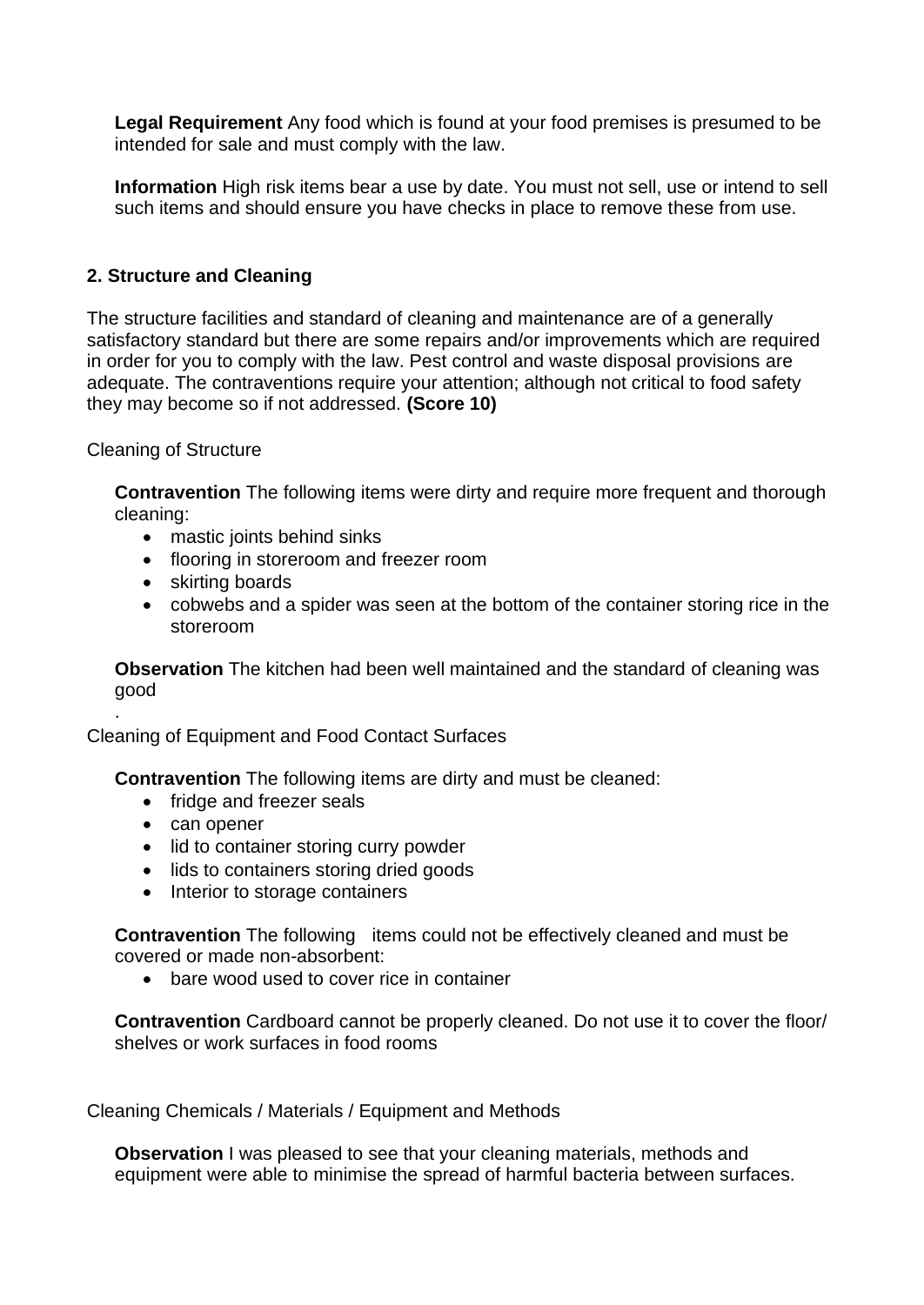**Maintenance** 

**Contravention** The following had not been suitably maintained and must be repaired or replaced:

- lid to small chest freezer was broken
- lid to chest freezer was badly marked

Facilities and Structural provision

**Observation** I was pleased to see the premises had been well maintained and that adequate facilities had been provided.

Pest Control

**Contravention** Pest proofing is inadequate particularly in the following areas:

• no pest proof door screen. This is required if you leave the external door open

### **3. Confidence in Management**

There are generally satisfactory food safety controls in place although there is evidence of some non-compliance with the law. The contraventions require your attention; although not critical to food safety they may become so if not addressed. **(Score 10)**

Food Hazard Identification and Control

**Contravention** You have not identified these food hazards or the methods of control at critical points in your operation:

• bacteria surviving in cooked food

Proving Your Arrangements are Working Well

**Contravention** You are not working to the following safe methods in your SFBB pack:

- daily diary this had not been filled in since 27/12/2020
- 4-weekly checks

**Contravention** The Management sections in your Safer food Better Business (SFBB) pack are intended to demonstrate you are in day-to-day control of the hazards to food. The following Management sections were either missing, incomplete or not up-to-date:

- the daily diary and/or four-weekly reviews
- the cleaning schedule
- your Suppliers and/or Contacts lists
- staff training records

**Contravention** The following matters are needed in order to demonstrate your food safety management system is working as it should:

- daily records
- temperature records
- cleaning schedule